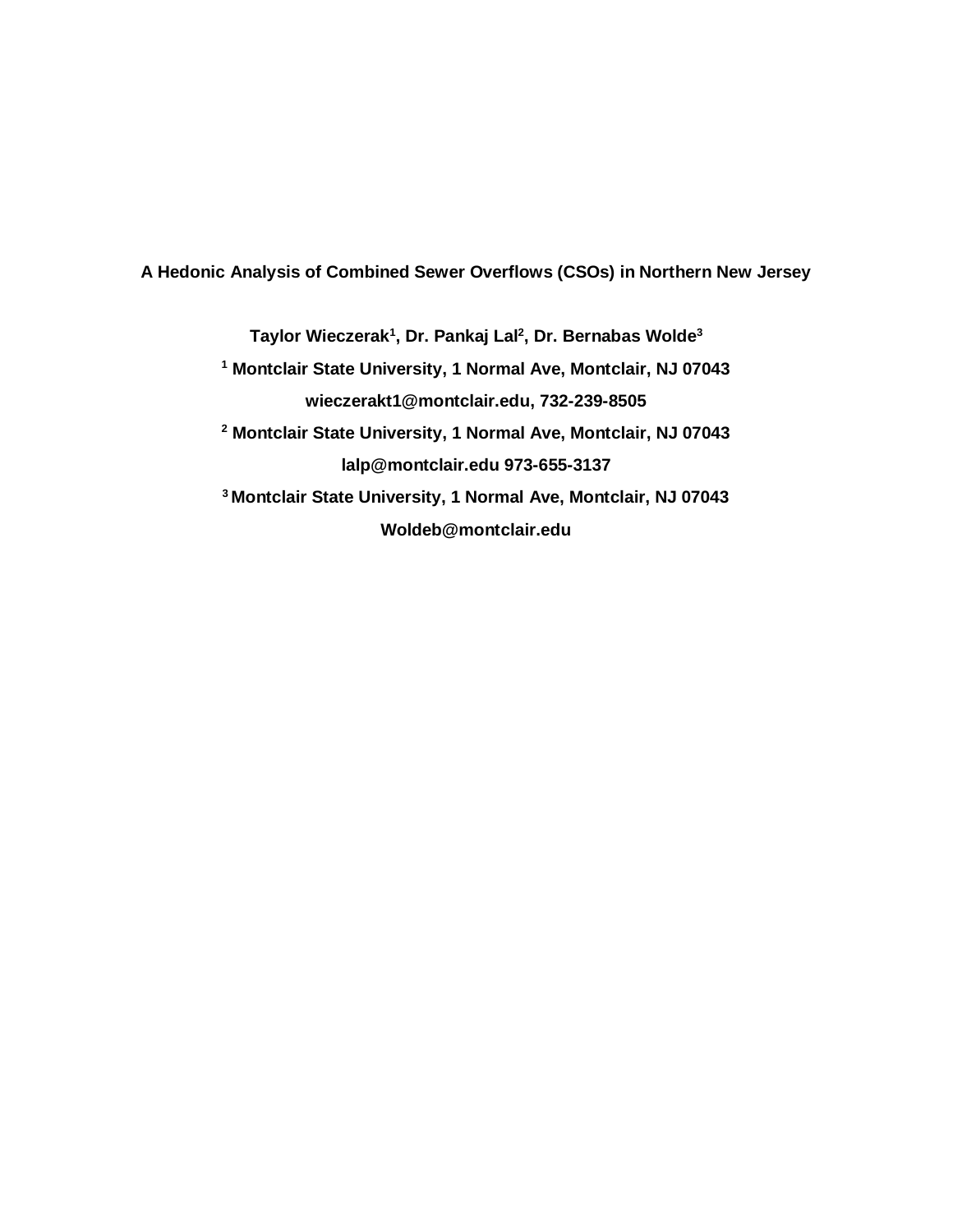#### **Abstract**

Significant water pollution caused by flooding due to heavy precipitation and extreme weather events such as Hurricane Sandy and similar storms of the past have become a considerable problem, and changing weather patterns and sea level rise attributable to global climate change stand to further exacerbate the issue. During heavy precipitation events, combined stormwater and untreated sewage may be diverted to adjacent water bodies, resulting in contamination and water pollution that can be harmful to human and environmental health. This contamination, especially in urbanized areas of northern New Jersey, is largely a product of discharge events from combined sewer overflows (CSOs). Though the effects of the contamination caused by polluted water discharge through CSOs has been studied by some researchers, the socio-economic aspect of these issues has not received much scientific attention. This study seeks to understand the socio-economic facets arising due to of the continued use of CSOs in Elizabeth, Newark, and Paterson by using a hedonic analysis of homes near CSOs to evaluate its detrimental effect on the price of residences in these urban areas. We use real estate and county data in a GIS overlay to map residences and features in these urban New Jersey areas and undertake geospatial analysis to reveal the effects of household, neighborhood, and environmental attributes on sale price. We use the data from GIS analysis in logistic regressions in order to analyze the significance of a number of these factors, including proximity to the nearest CSO, and estimate the economic effect that each factor has on a residence's final price. This information is critical for revealing the socio-economic consequences of continued CSO operation, and can provide data for preventing the worst of CSO problems in the case study cities and similar urban areas. Further, these results can be used to inform CSO management strategies, including the use of green infrastructure, to understand economic impacts and intuit public perceptions of various strategies.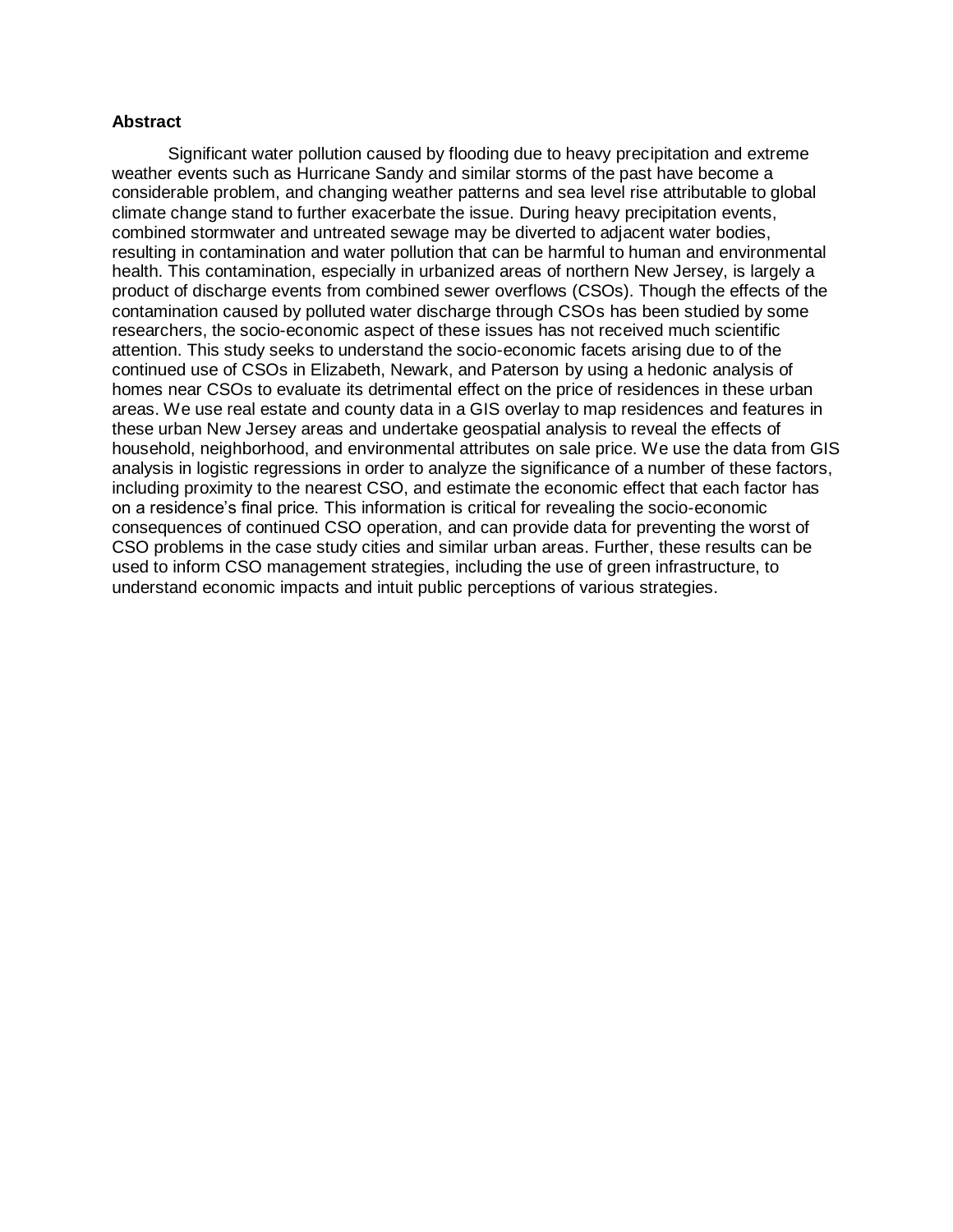### **1. Introduction**

Historically, New Jersey has continually struggled with different environmental issues stemming from its rapid and widespread urbanization. One of such problems that has become more prevalent over time with increased population density is the frequency of discharges from combined sewer overflow (CSO) systems. Discharges from these systems are a significant concern for human and environmental health during rainfall events due to the pollutants they release into local waterways. In the wake of Hurricane Sandy and similar storms in the past, New Jersey has become increasingly aware of the damage that large storms have the potential to cause, and have begun to seek out ways to reduce damage and become more resilient.

CSOs, particularly during heavy rainfall events, can release discharges containing significant levels of pollutants, notably human sewage, garden waste, chemicals, oils, and residential pollution into nearby waterways; the EPA estimates that over 23 billion gallons of untreated sewage may be discharged into North Jersey waters due to CSO failures annually (EPA 2012). Urban areas, which are characterized by a high percentage of impervious surface, are particularly vulnerable to these events because water cannot infiltrate easily, and rainfall events that are not particularly significant may still cause CSOs to be overwhelmed; some urban areas of New Jersey can be overwhelmed with as little as one inch of rainfall (Battelle 2005, Donovan et al. 2007). These discharges therefore lead to untreated waste entering waterways, creating a notable health risk for both the environment and humans in the form of microbial and environmental contamination; the EPA estimates that between 1.8 and 3.5 million people become ill due to recreational contact with water contaminated by sewer outfalls (Veronesi et al. 2014). Though disastrous storm events are the biggest concern for contamination, even mild amounts of rainfall can be the cause of significant contributions to local waterway contamination (Casadio et al. 2010). Changing water dynamics and other uncertainties caused by global climate change have given this issue more urgency, as increased discharge from CSOs brought on by rising water levels or increased storm frequency or strength could make this contamination more common (Jagai et al. 2015, Keupers and Williams 2013).

While installation and maintenance costs of different grey CSO solutions are fairly well documented, less attention has been paid to the socio-economic aspects of CSOs and other solutions such as green infrastructure. Those residing within close proximity to CSOs stand to feel the effects of CSO-created pollution most strongly, making community acceptance of CSO solutions of upmost importance. As such, this study attempts to examine these issues using a hedonic modeling approach. The hedonic analysis aims to delineate the effect that proximity to a CSO outfall has on a property value, which in turn can help to inspect the effect on CSOs on the housing market overall and how those most affected by CSOs due to their proximity are affected economically. This technique aims to provide a more complete picture of the costs and benefits of CSO infrastructure by taking into account the costs that individuals perceive or must deal with as a result, and the effect that it has on the economy of the area. This study seeks to fill a gap in the research by using this hedonic method to evaluate the disamenity value of CSO discharge outfalls. As CSOs remain prominent in the American Northeast and elsewhere in the United States, this study could provide telling data to assist management officials in this area with financial decisions in the face of a growing effort by the USEPA and NJ Department of Environmental Protection to mitigate CSO risks.

### **2. Methodology**

### **2.1. The Hedonic Model**

Hedonic analysis is an econometric method that compares homes with similar observable attributes and evaluates the influence of positive (waterfront view, beach access) and negative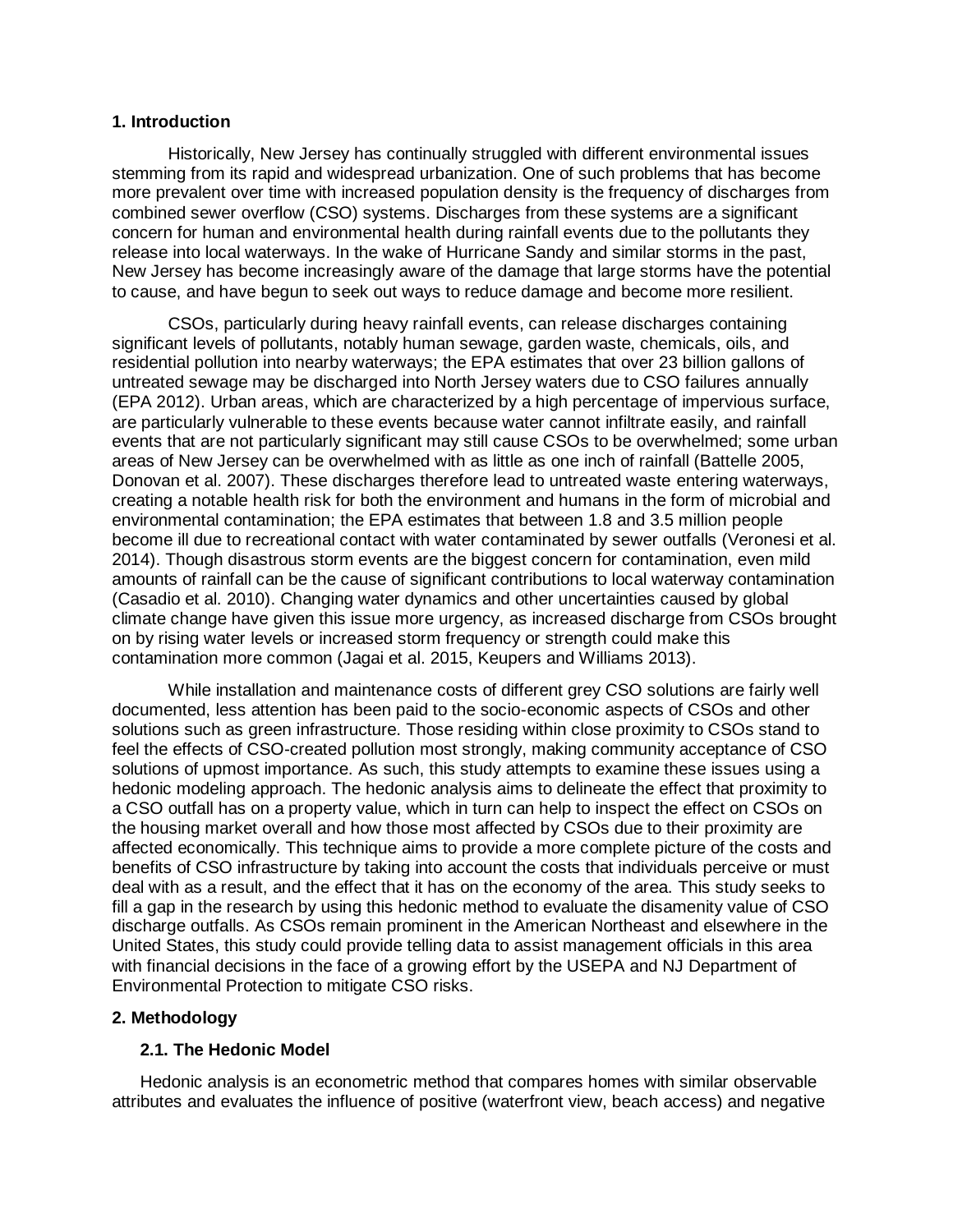(near a landfill or polluted area) environmental factors on price (Ashford and Caldart 2008, Freeman 2014). This method uses a regression model to measure the marginal implicit price of each attribute, which represents the estimated price an individual would be willing to pay for it (Ashford and Caldart 2008). Recently, Geographic Information Systems (GIS) technology has been adopted for hedonic projects to provide more accurate analyses (Tietenberg and Lewis 2012); GIS allows for precise mapping for hedonic studies, allowing concise calculations for a number of different spatial variables that can provide data to inform regression analyses. By using this method, we may demonstrate a monetary loss in the housing market for homes near CSO outfalls in Newark, Elizabeth and Paterson due to health, environmental, and aesthetic concerns. By doing this, another cost associated with CSOs can be defined, perhaps offering further incentive to upgrade this infrastructure and remove the negative effects it has on housing in the area, strengthening the municipality's housing market and therefore its overall economy.

To estimate the hedonic pricing model, we utilized a regression analysis to demonstrate the relationship between housing price and household, neighborhood, and environmental variables. This study used a typical hedonic equation of housing price as elaborated as the following equation:

$$
P_i = \beta_1 H_i + \beta_2 N_i + \beta_3 E_i + \epsilon_i
$$

where  $P_i$  is the price of property  $I$ ,  $H_i$  is a matrix of household characteristics of a property (such as flood zone and shape area),  $N_i$  is a matrix of neighborhood characteristics (such as distance to transit and distance to hospitals), Ei is a matrix of environmental characteristics (such as distance to parks and distance to CSOs). The  $\varepsilon_i$ 's are the error terms and the  $\beta$ 's estimate the coefficients associated with each of the independent variables included in the model.

It should be noted, however, that while hedonic pricing methods can be used to estimate the value associated with different amenities and disamenities, it generally cannot account for the full value of the characteristic (Ashford and Caldart 2008). Additionally, hedonic pricing usually best demonstrates the value of amenities that are highly localized, such as open space, as their effects are more likely to be capitalized on as opposed to more widespread effects, such as air quality, which will also have affect other homes in the area (Sander and Polasky 2009). As such, hedonic pricing can be trusted to create a partial, not total, estimate of the value of the environmental amenities (Ashford and Caldart 2008, Freeman 2014, Sander and Polasky 2009).

### **2.2. Study Area:**

New Jersey is home to a significant number of CSO sites, particularly in the industrialized and urbanized areas in the northern part of the state. The Newark Bay and the Lower Passaic region of New Jersey are noted for the considerable pollution and contamination of water bodies, largely as a result of historical and continuing industrialization, manufacturing, and urbanization. Several water bodies, including the Passaic River, flow through this area, which is densely populated and industrialized. Nearly 40 CSO outlets discharge into the Newark Bay/Kill van Kull area, and another 22 discharge into other waterways in this region. This area has several of the factors that put it at risk for high frequency and volume of CSO discharge events, notably a large percentage of impervious surface. As such, this area experiences increased overland flow volume and frequency during rain events, resulting in flooding, and therefore CSO discharges. In the wake of Hurricane Sandy, in which large amounts of discharge contamination was released into local waterways, the state administration is taking steps to improve the resilience of this area and others in New Jersey that are at risk during future extreme weather events (USEPA 2016).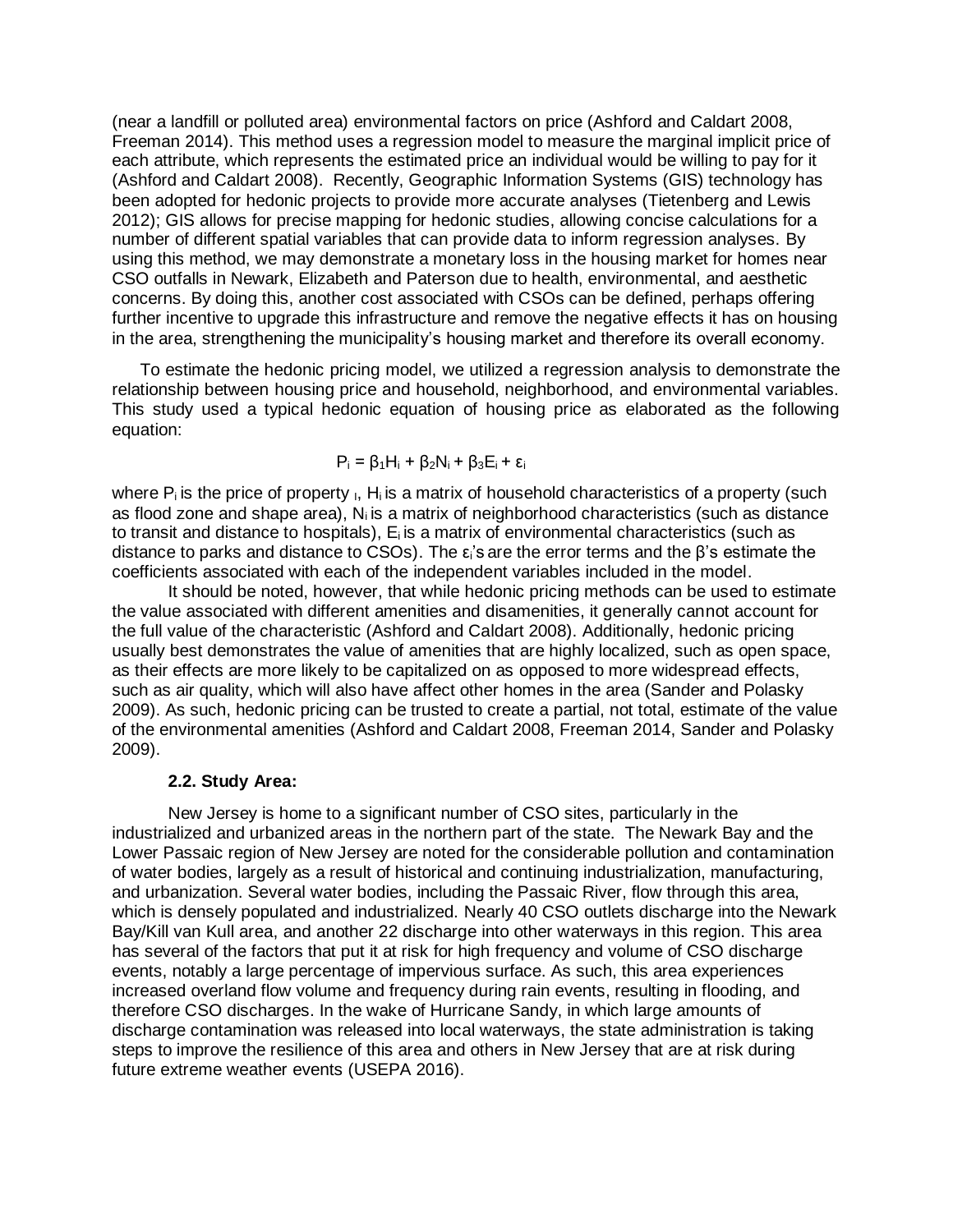Newark, Elizabeth, and Paterson are all cities within this area that have some of the highest numbers of outfalls in the state, with 17, 28, and 24 outfalls, respectively (NJ Future). All three cities are among the highest population centers in New Jersey for both population and population density, which exacerbates the health issues that CSOs present. These cities also continue to grow, and considering that CSO discharges are strongly affected by stormwater runoff due to impervious urban surfaces, these cities serve well as examples for areas vulnerable to worsening consequences of using CSOs. It is also worth noting that these cities all suffered damages during Hurricane Sandy in 2011, and were subject to considerable contamination stemming from CSO discharge events throughout the storm. Further, these areas have high rates of poverty, low college graduation rates, and high minority populations, which can make these areas of note for environmental justice concerns. The 2010 census data for these areas is summarized in Table 1 below:

|                | Newark                | Elizabeth             | Paterson              |
|----------------|-----------------------|-----------------------|-----------------------|
| Population     | 281,944               | 129,007               | 147,754               |
| Number of CSOs | 17                    | 28                    | 24                    |
| Percent below  | 29.9%                 | 19.2%                 | 28.4%                 |
| poverty line   |                       |                       |                       |
| Demographics   | White 26.3%           | White 54.6%           | White 34.7%           |
|                | <b>Black 52.4%</b>    | <b>Black 21.1%</b>    | <b>Black 31.7%</b>    |
|                | Hispanic/Latino 33.8% | Hispanic/Latino 59.5% | Hispanic/Latino 57.6% |
| College        | 13.3%                 | 6.3%                  | 10.7%                 |
| Education      |                       |                       |                       |
| Median Home    | \$229,600             | \$271,400             | \$262,200             |
| Value          |                       |                       |                       |

|  |  |  |  | Table 1: Census and EPA Population and Demographic Statistics for Study Areas |  |  |
|--|--|--|--|-------------------------------------------------------------------------------|--|--|
|  |  |  |  |                                                                               |  |  |

#### **2.3. Data**

Data used in this study came from a variety of sources. Home prices and their structural characteristics were obtained from real estate databases in order to use the most up to date and accurate information. For the purposes of this study, real estate data provided a consistent and singular set of data, and did not have many of the pitfalls of data obtained from tax records (data gaps, differing characteristic data, and large outliers in the data). We used properties sold in the study areas over 5 years (2013-2017) to provide a reasonable sample size and subsequently capture observations under a relatively stable market, as reaching further back in time may have clouded the data due to the recent market crash and housing crisis. In doing so, we sacrificed a larger dataset with tax records for more accurate, up to data information on a smaller sample size. In order to ensure that the prices were comparable in terms of inflation, we standardized the data using Federal Reserve Economic Data from the Federal Reserve Bank of St. Louis. For as much accuracy as possible, we adjusted for inflation over the timespan using unique datasets for each of the counties in which the study sites were located.

These characteristics were merged with existing data layers for the target cities, which were downloaded from the New Jersey Transportation Planning Authority (NJPTA). Additional data layers, including locations for rivers, parks, CSOs, and flood zones, were taken from other online GIS databases, including the NJDEP Bureau of GIS database and FEMA databases. This data contained parcels in GIS for every residential property in the studied cities, but excludes rental properties, as their price may not accurately convey the monetary value of the property. Distances for the variables that require them were measured via GIS using the "Generate Near Table" tool, which measures raw distance ("as the bird flies") as opposed to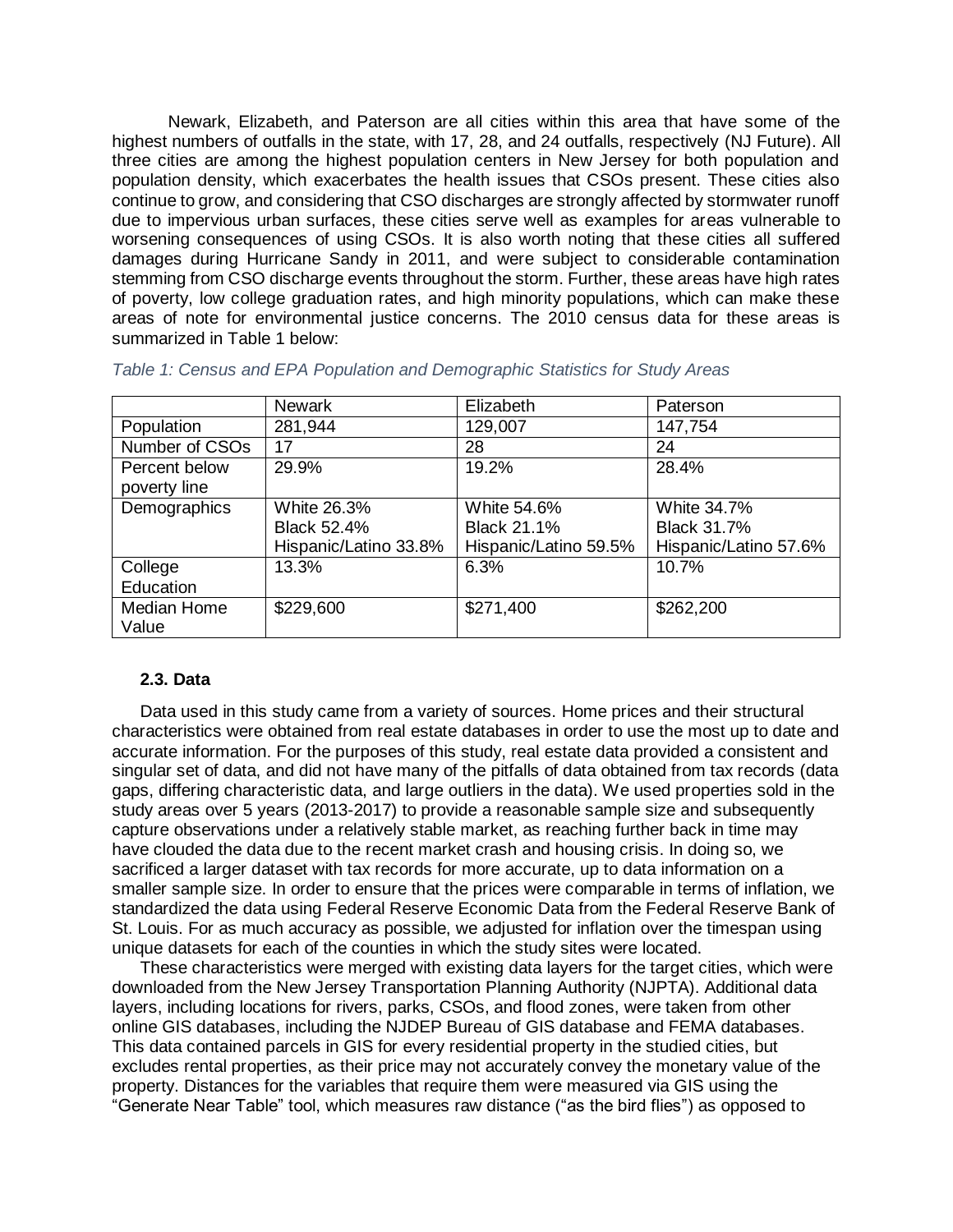driving distance. We decided on using raw distance rather than driving distance due to the nature of CSO contamination, particularly in terms for its ability to be aerosolized and create local hazards regardless of driving distances.

With considerations for the availability of data and after analyzing common trends in existing studies in the literature (Asami 2001, Czembrowski and Kronenberg 2016, Eshet 2007, Lowicki and Piotrowska 2015, Panduro and Veie 2013, Sander and Haight 2012, Sander and Polasky 2009, Schläpfer et al. 2015, Yamagata et al. 2016), the factors in Table 1 were chosen to be calculated for the final analysis. We decided on a number of structural, neighborhood, and environmental factors that were likely to have some effect on the pricing of a home.

### *Table 1: Factors for Hedonic Analysis*

| <b>Variable Name</b> | <b>Variable</b><br><b>Class</b> | <b>Definition</b>                                                                                                    | Hypothesized Relationship<br>to Sale Price |
|----------------------|---------------------------------|----------------------------------------------------------------------------------------------------------------------|--------------------------------------------|
| Shape_Area           | Household                       | Calculation of the<br>of<br>the<br>area<br>residential parcel<br>in meters.                                          | Positive                                   |
| Fld_zone             | Household                       | Dummy variable<br>indicating<br>whether<br>residence is (1)<br>or is not $(0)$ in a<br><b>FEMA</b><br>flood<br>zone. | Negative                                   |
| Rooms                | Household                       | in<br>Rooms<br>the  <br>house                                                                                        | Positive                                   |
| <b>Bedrooms</b>      | Household                       | Bedrooms in the<br>house                                                                                             | Positive                                   |
| <b>Bathrooms</b>     | Household                       | Bathrooms in the<br>house                                                                                            | <b>Positive</b>                            |
| Garage               | Household                       | Indicates the size<br>of the garage in<br>of<br>terms<br>car<br>occupancy (0 for<br>no garage)                       | Positive                                   |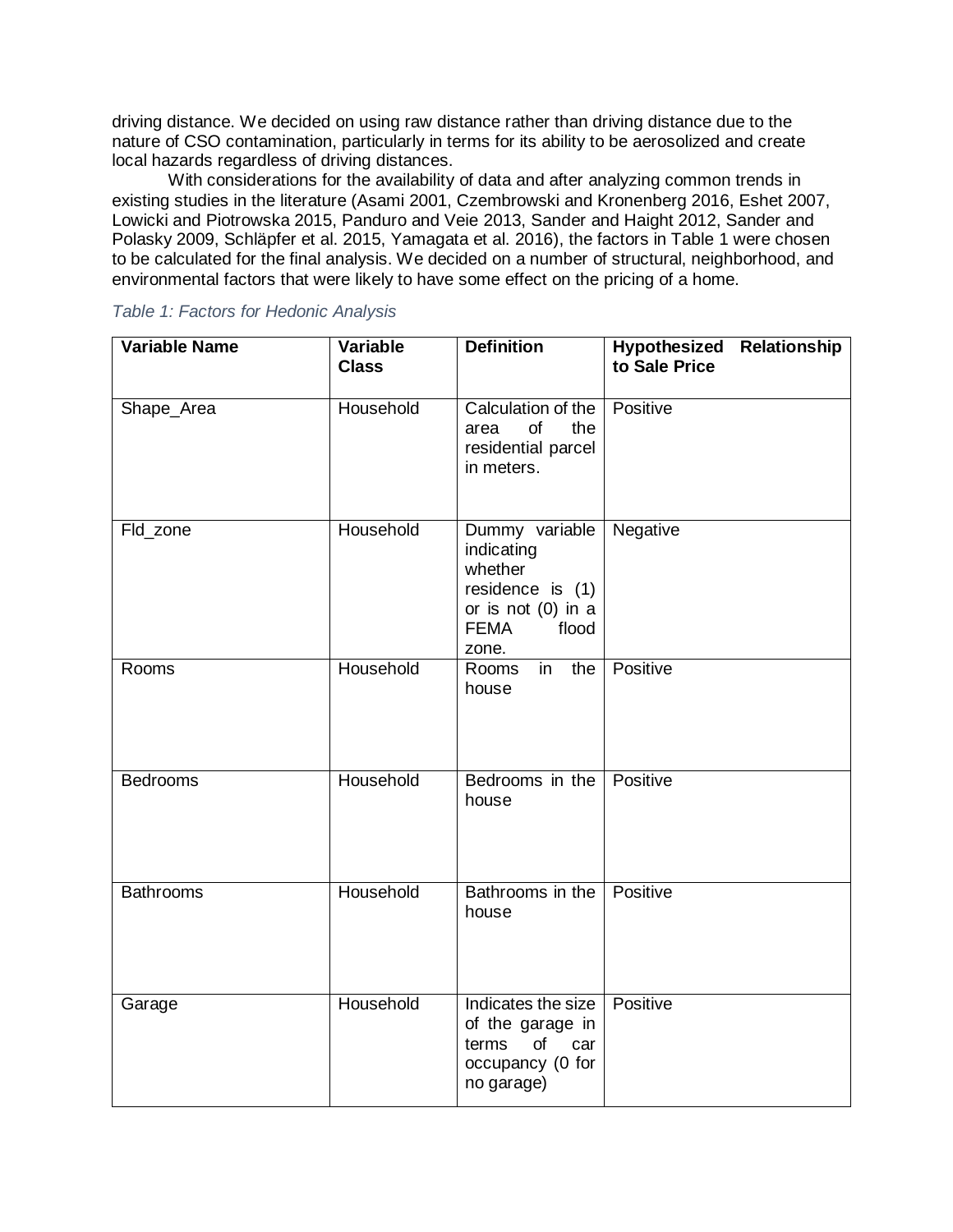| <b>Basement</b>      | Household     | Dummy variable<br>indicating<br>basement (1) or<br>none(0)           | Positive |
|----------------------|---------------|----------------------------------------------------------------------|----------|
| Distance_to_CSO      | Environmental | <b>Distance</b><br>to<br>closest<br>combined sewer<br>overflow in ft | Positive |
| Distance_to_Park     | Environmental | <b>Distance</b><br>to<br>closest park<br>in<br>meters                | Negative |
| Distance_to_Transit  | Neighborhood  | <b>Distance</b><br>to<br>train<br>closest<br>station in meters       | Negative |
| Distance_to_Water    | Environmental | <b>Distance</b><br>to<br>nearest<br>waterway<br>in<br>meters         | Negative |
| Distance_to_Hospital | Neighborhood  | Distance to the<br>nearest hospital<br>in meters                     | Negative |
| Distance_to_Police   | Neighborhood  | <b>Distance</b><br>to<br>police<br>nearest<br>station in meters      | Negative |

Household factors in the hedonic analysis are inherent in the property itself, and include items such as shape area and various rooms .We hypothesize that more rooms of any kind (including the basement) will increase home values, as will garages, especially in urban areas such as these where street parking is often difficult to come by. Rooms, bedrooms, and bathrooms are all important constants in hedonic analyses, and using real estate data gave us a complete picture of these data points for the properties in question. Whether or not the residence lies within a FEMA flood zone was the final household variable tested, as homes along the water may be less attractive within these zones due to the possibility of damage from future storms. While other studies in the literature address age of the residence, we did not use this variable; due to a lack of consistent or verifiable data in both the real estate dataset and the municipal dataset, adding this variable to the analysis would have eliminated a considerable number of observations.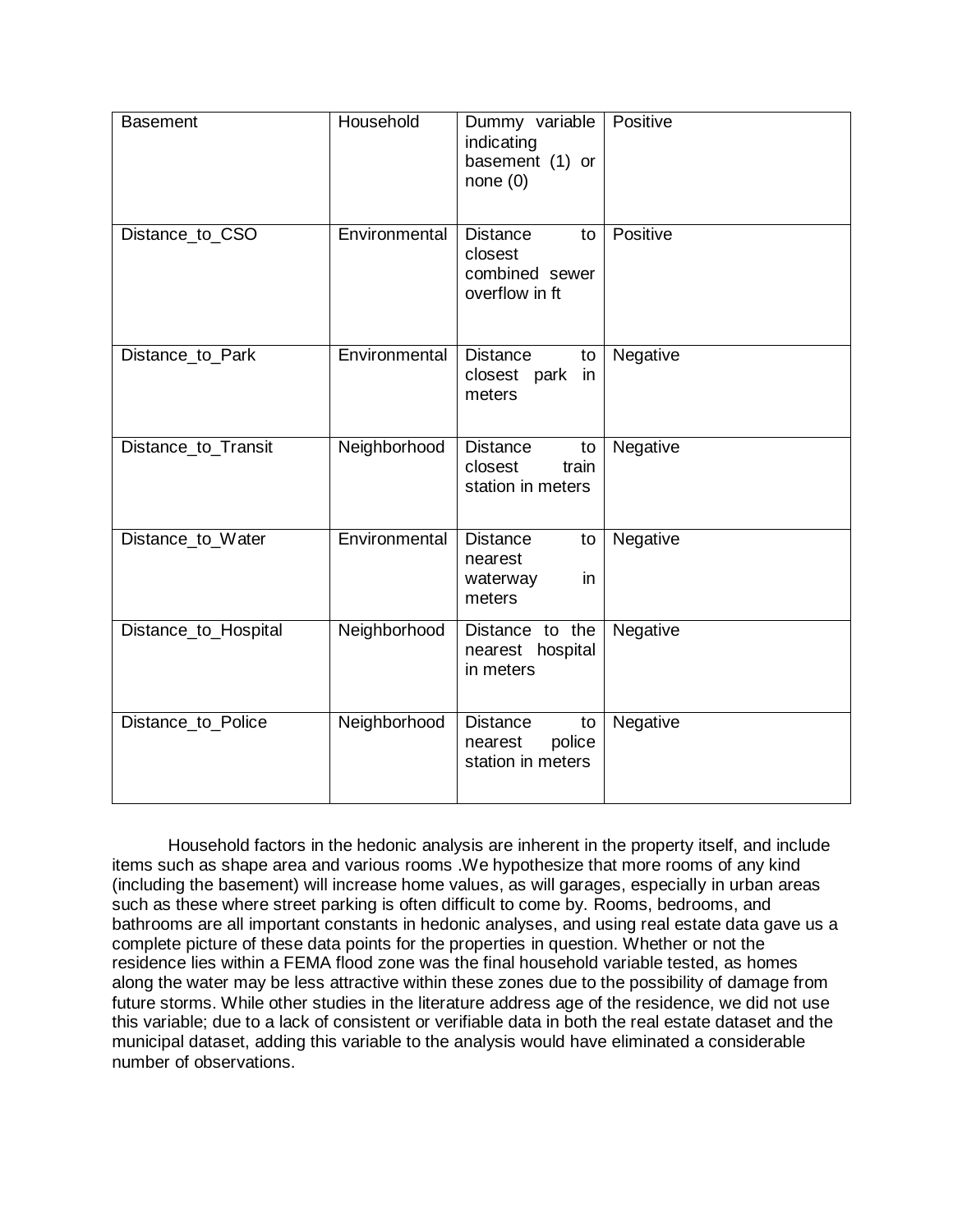Variables capturing the neighborhood characteristics included distance to transit centers, distance to police stations, and distance to hospitals. The map points for all of these factors were plotted using municipal data from the county or the state, as many of the factors represent public buildings that the county is responsible for. Crime can be a concern in many areas of Northern New Jersey, and the cities used in this analysis are no different. In order to represent this, we originally looked to a number of different sources, including federal, private, and public databases and researched groups in order to map areas by crime, but found that the data could be inconsistent in its reporting and its boundaries for areas high or low in crime, and that there was no clearly accurate source for a GIS map layer. Thus, we used distance to the closest police station as a representation of safe and unsafe areas. Transit centers are of high importance in these areas due to the commonplace practice of commuting into nearby New York for employment. Finally, hospitals can be a useful consideration for house prices, as while providing a service, can also be a source of nuisance for residents due to the sirens of the ambulances coming in and out. Notably, we do not address school districts in this analysis; because urban areas often have several school districts, simply mapping the nearest schools would have been insufficient to accurately note the effect of school district on pricing. Further, though lack of data is unfortunate, there is considerable precedent for excluding this factor in the literature (Yamagata et. al 2016, Schlapfer et. al 2015, Panduro and Veie, 2013, Votsis 2017).

The environmental factors were the final subset of data in our analysis, and included factors that are not necessarily a part of residences themselves, but focus on the distance to different environmental amenities or disamenities and how they affect home prices. Parks have several benefits to residents, including adding greenery to an otherwise urban area and providing a place for social and recreational activity. Residents may also value parks not only for recreation and aesthetics for their ability to mitigate flooding issues via infiltration. Proximity to waterbody is often also a very sought after amenity in a residence. In Newark and Elizabeth specifically, some waterways provide a view of New York City, which may also enhance its value. Distance to the nearest CSO discharge point is of course the key factor in the study, and measures the raw distance between a CSO and a residence. CSOs are, as explained in the literature review, dangerous from human and environmental health perspectives, and thus it was expected that close proximity to CSOs could negatively impact the sale price of a residence.

### **2.5. Data Compilation and Analysis**

After compiling the data, we used ARCGIS Mapping software to map the residential parcels. We had a total sample of 2957 parcels altogether, with 1005 in Elizabeth, 1020 in Newark, and 930 in Paterson. We then used municipal shape files to add layers for the majority of the neighborhood variables, including police stations, hospitals, waterways, CSOs, parks, and transit stations. Using FEMA data, we also added a layer to include their flood zones, and designated residences within or outside of the layer. Using the "Generate Near Table" tool in ArcGIS, the three residential data sets were compared to the closest object on the map in its respective category, generating a number of map layers and tables.

Upon completion of the mapping steps, the tables were joined and exported into an Excel table, where they were again compiled into a single table for analysis. We used JMP analytical software to examine and clean the data. To do this, we excluded blank observations, including ones that appeared to be in error. Specifically, observations whose number of rooms or bathrooms were zero were excluded from the analysis. We also excluded observations below with sale prices below \$10,000 or above \$1 million, as they appeared to be outliers. In order to ensure validity of the data, we also eliminated any residences that appeared multiple times with identical information. After checking the data for normality, we chose to take the log of both the adjusted sale price and last year tax in order to improve accuracy. Finally, we ran tests for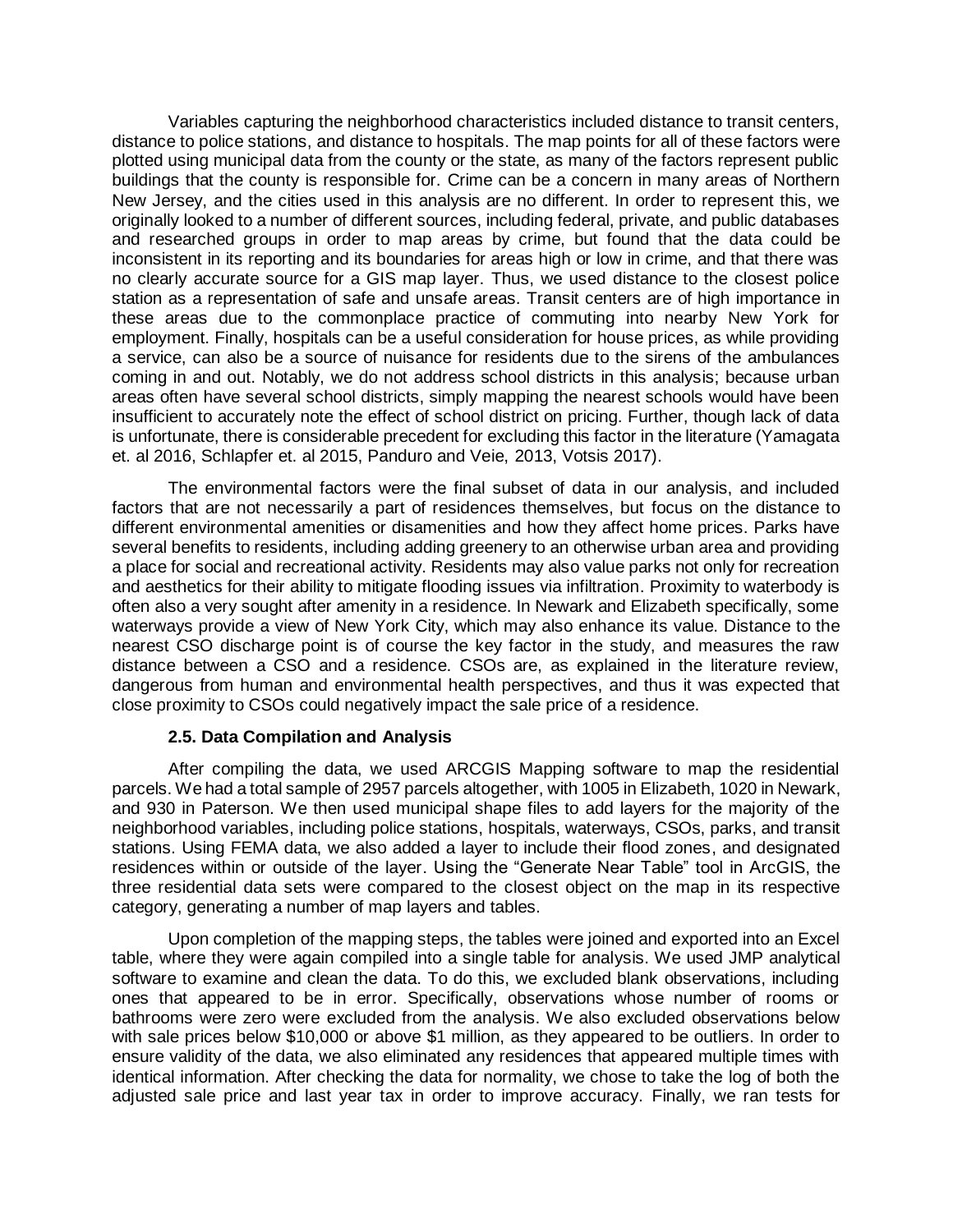normality, error, and outliers, and used a Cook's D test to remove observations that were having a significantly disproportionate influence on the model. Using these guidelines for cleaning the data, we eliminated 621 observations from the total dataset, leaving a final dataset of 2336 observations for analysis. Finally, we used JMP to analyze the data in an ordinary least squares (OLS) regression. We compared the models for Adjusted Sale Price and the log of Adjusted Sale Price, and due to a significantly higher  $R^2$  value for the latter, used that for the final analysis.

# **3. Results and Discussion**

After running the regression analysis using Adjusted Sale Price as the independent variable, we arrived at the final hedonic model, as demonstrated in section 3.1. The results of this analysis are shown below, in Table 2. The model had a  $R^2$  value of .30 and a P value of <.0001, with a total of 2336 observations.

*Table 2: Results of Hedonic Regression with Adjusted Sale Price as Independent Variable*

| <b>Term</b>                    | <b>Estimate</b> | <b>Std Error</b> | t Ratio | Prob> t    |
|--------------------------------|-----------------|------------------|---------|------------|
| Intercept                      | 59914.81        | 16718.96         | 3.58    | $0.0003*$  |
| Rooms                          | 14252.85        | 1784.07          | 7.99    | $< .0001*$ |
| <b>Bedrooms</b>                | 873.37          | 2470.47          | 0.35    | 0.7237     |
| <b>Bathrooms</b>               | 33517.53        | 4002.46          | 8.37    | $< .0001*$ |
| Garage                         | 21146.67        | 2929.14          | 7.22    | $< .0001*$ |
| Basement [No]                  | 3066.28         | 5009.50          | 0.61    | 0.5405     |
| Flood zone [0]                 | -37059.97       | 10431.61         | $-3.55$ | $0.0004*$  |
| Distance to water (M)          | $-24.15$        | 5.77             | $-4.18$ | $< .0001*$ |
| Distance to police station (M) | 10.26           | 5.70             | 1.80    | 0.0720     |
| Distance to park (M)           | $-1.12$         | 0.29             | $-3.85$ | $0.0001*$  |
| Distance to public transit (M) | $-8.99$         | 4.14             | $-2.18$ | $0.0297*$  |
| Distance to hospital (M)       | 8.17            | 3.62             | 2.26    | $0.0242*$  |
| Shape_Area                     | 14.61           | 1.38             | 10.61   | $< .0001*$ |
| Distance to CSO (M)            | $-5.94$         | 2.12             | $-2.80$ | $0.0052*$  |

After analyzing the hedonic regression, several variables proved to be significant, though not necessarily in the ways that were hypothesized. Basement, bedrooms, and distance to police all proved to be insignificant in the final regression. The presence of a basement was hypothesized to have a positive effect on price since these areas are highly urban where space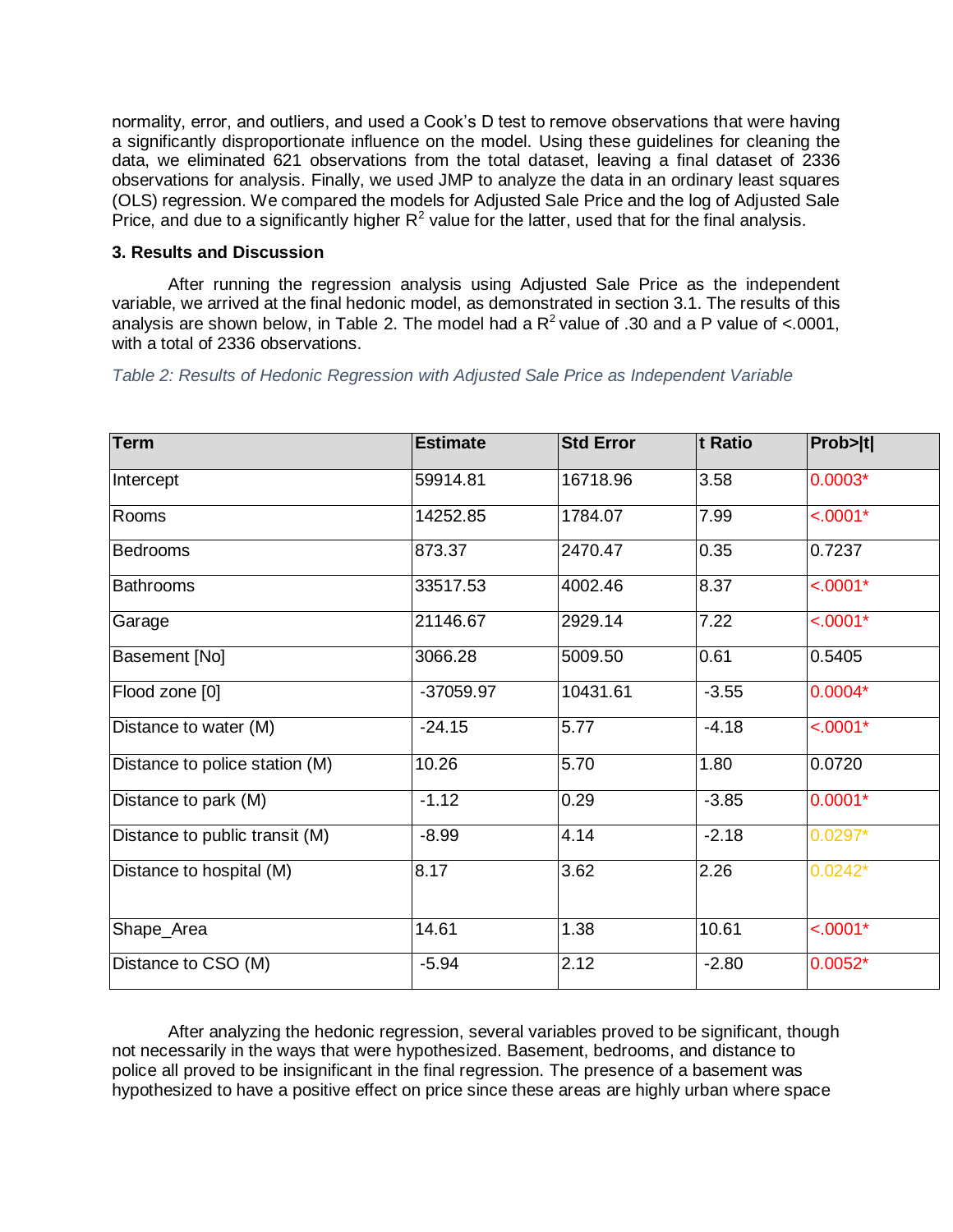is limited, though in these areas in the dataset, it appears to be less important. Similarly, the number of bedrooms was insignificant. Distance to police stations was also not significant, which may suggest either that proximity to police stations is not prioritized in cities where the distance may have only a minor effect on response time, or that distance to these stations is not an appropriate measure of safety for a homeowner.

Household variables, exempting the aforementioned ones, performed relatively as expected. Both number of rooms and number of bathrooms proved significant and represented a considerable boon for home prices. The presence of a garage, too, added value to the home, likely as a result of the difficulty of urban street parking and thus the value of a guaranteed place to park. Shape area performed as predicted, as larger houses with larger tracts of land tend to be more valued, especially in urban areas where space is at a premium. The testing for flood zone, however, did not perform as expected, as homes that were not in the flood zone were significantly less valued than those within the flood zone. This can likely be explained by flood zone areas, as a rule, being closer to the waterfront, which is generally a desirable area to live. We expand on this further later in this section.

Of the neighborhood values, distance to transit and distance to hospital were both significant, though to the 95<sup>th</sup> percentile as opposed to the 99<sup>th</sup> that many of the other factors were. As expected, distance to transit stations had a significant negative coefficient, which marks it as having an amenity value. Prices rise as proximity increases to the transit stations; this matches expectations, as these areas, like many in Northern New Jersey, house many commuters to New York or New Jersey cities, making transit valuable. While we hypothesized that a proximity to hospitals would represent an amenity, the opposite has proven to be true in the analysis. While a proximity to an emergency facility could be useful in certain situations, it's likely that the far more common situation of noise pollution from sirens instead turns this proximity into a nuisance, which could explain the results of the regression.

The environmental variables, distance to water and distance to parks, were both significant and behaved as hypothesized. Parks, representing green spaces of relative rarity in urban areas, carried a small but significant amenity value. Waterways, however, represented perhaps one of the largest amenity values in the study at a change of nearly \$25 per meter away from the waterway. As hypothesized, the desirability of living near waterway for the views it affords proved to increase the price of a home, despite complications such as a stigma of polluted waterways, especially in the Newark and Elizabeth areas.

Distance from CSOs was the final significant variable among those that were chosen for the analysis, and had a negative value of -\$5.94. As such, the analysis suggests that CSOs are a desirable factor. While this seems paradoxical in light of the dangers of CSOs, there may several factors at play that influence this result. First and foremost, while distance to waterways and distance to CSOs are discrete factors that did not have significant correlations in testing, the simple fact remains that CSO discharge sites, as a rule, are located at waterways. Since proximity to water was found to be significantly desirable in this analysis, we hypothesize that this amenity value may override the negative effects presented by CSOs. In addition to this, it may be that the public is unaware of the dangers of CSOs; excepting days when significant signs of CSO discharge are obvious (such as strong odors), it may be that residents near discharge sites are unaware that these sites contain pollutants or are harmful to their health in any way.

Further, while this study utilizes several residential, neighborhood, and environmental factors with studies in environmental hedonic analyses, there are few studies in which a majority of these factors were found. However, comparisons can be made to results found in the literature that support our own results.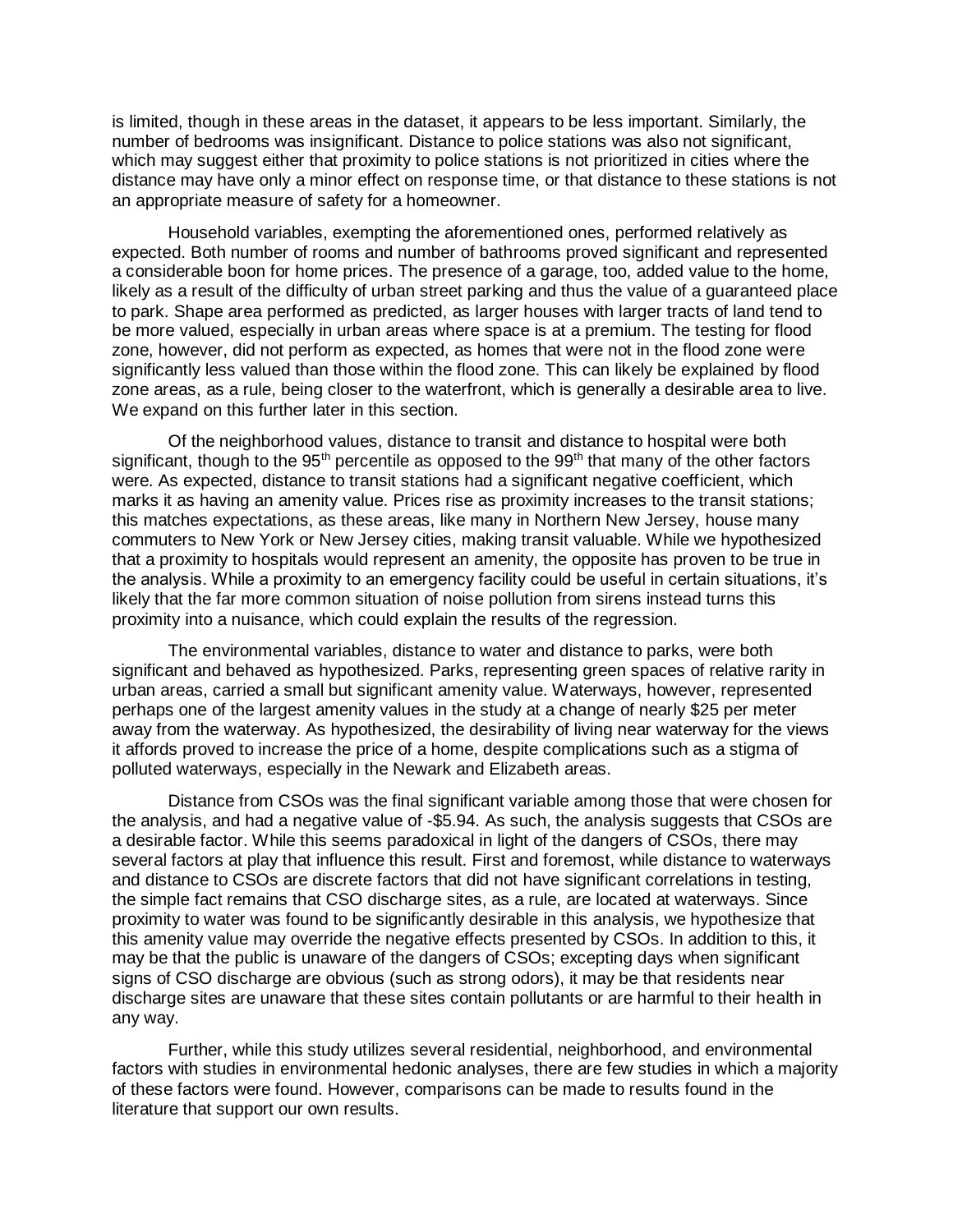Though the study areas varied widely in the cited literature, including the United States and abroad, many studies used distance to water as a factor. Whereas in this study, any nearby water source was used for the distance, a variety of terms and subdivisions were used for factors concerning water, including "lakes," "oceans," "streams," and "ponds." When these factors are considered all as a similar "water" factor, our study concurs with others in the literature that the value of these water factors are negative, and therefore have an amenity value that adds to the price of a residence (Sander and Polasky 2009, Sander and Haight 2012, Yamagata et. al 2016, Schlapfer et al. 2015). Similar conclusions can also be drawn from distance to parks, which also proved to have a negative coefficient and therefore amenity value, confirming findings of other studies in the literature (Sander and Polasky 2009, Sander and Haight 2012, Yamagata et al. 2016, Schlapfer et al. 2015, Czembrowski and Kronenberg 2016). Our only other environmental variable, distance to CSOs, as mentioned earlier, is largely absent from hedonic studies. Our regression results were, however, opposed by the literature for some of the neighborhood variables, namely distance to transit hubs, which had a positive value to represent a disamenity value in the literature (Sander and Polasky 2009, Yamagata et al. 2016, Czembrowshi and Kronenberg 2016). Some of the factors used were not common in the literature and did not have a base of comparison to test them against, and therefore it is somewhat difficult to judge whether or not our results were consistent with a larger literature base.

The hedonic method, despite its versatility, entails certain challenges and the results should be interpreted accordingly. Since housing price is a critical part of the analyses, for instance, the scope of environmental benefits that can be measured using hedonic analyses are limited to attributes that are related to housing prices. Differences in environmental attributes are also considered to directly affect property value; if individuals do not recognize the link between an environmental attribute and its effect on their property, it is unlikely that differences in the environmental attribute will be reflected in their property value. By directly linking differences in environmental attributes to property value, the method also inherently assumes individuals recognize the direct relationship between the environmental attribute of interest and property value. While this assumption may hold for some individuals and for some types of environmental attributes, it applications for lesser known environmental attributes and across all individuals could be improbable. The role of exogenous factors, including interest rates, is also not always included in the analyses. Lastly, the approach assumes that individuals have opportunities to select combinations of features they prefer given their income. If their options are limited, determining the value of environmental attributes accurately could be challenging.

#### **4. Conclusions and Future Study**

The hedonic analysis using the data that we have collected suggests that the effects of combined sewer infrastructure do not have economic consequences in the housing market. In the three cities we studied, proximity to CSO discharges were found to have an amenity effect on the prices of homes near them, and it can therefore be surmised that residents in this area do not value living farther away from CSO discharge points, and therefore will not pay a premium to avoid them. However, due to the nature of the study, it is unclear whether or not this points to a populace that is uneducated on the possible dangers of CSO discharges or if residential prices are simply reflecting more common trends tied to the desirability of residences near waterways. While the hedonic regression failed to find a disamenity effect tied to CSOs, this in itself can provide insight into possible action by policy makers and city planners. The apparent amenity value of CSOs is paradoxical given the harmful nature of these areas, and it can therefore be inferred that residents are not thoroughly aware of the dangers that these discharges can represent. Efforts should be made to educate the populace on these potentially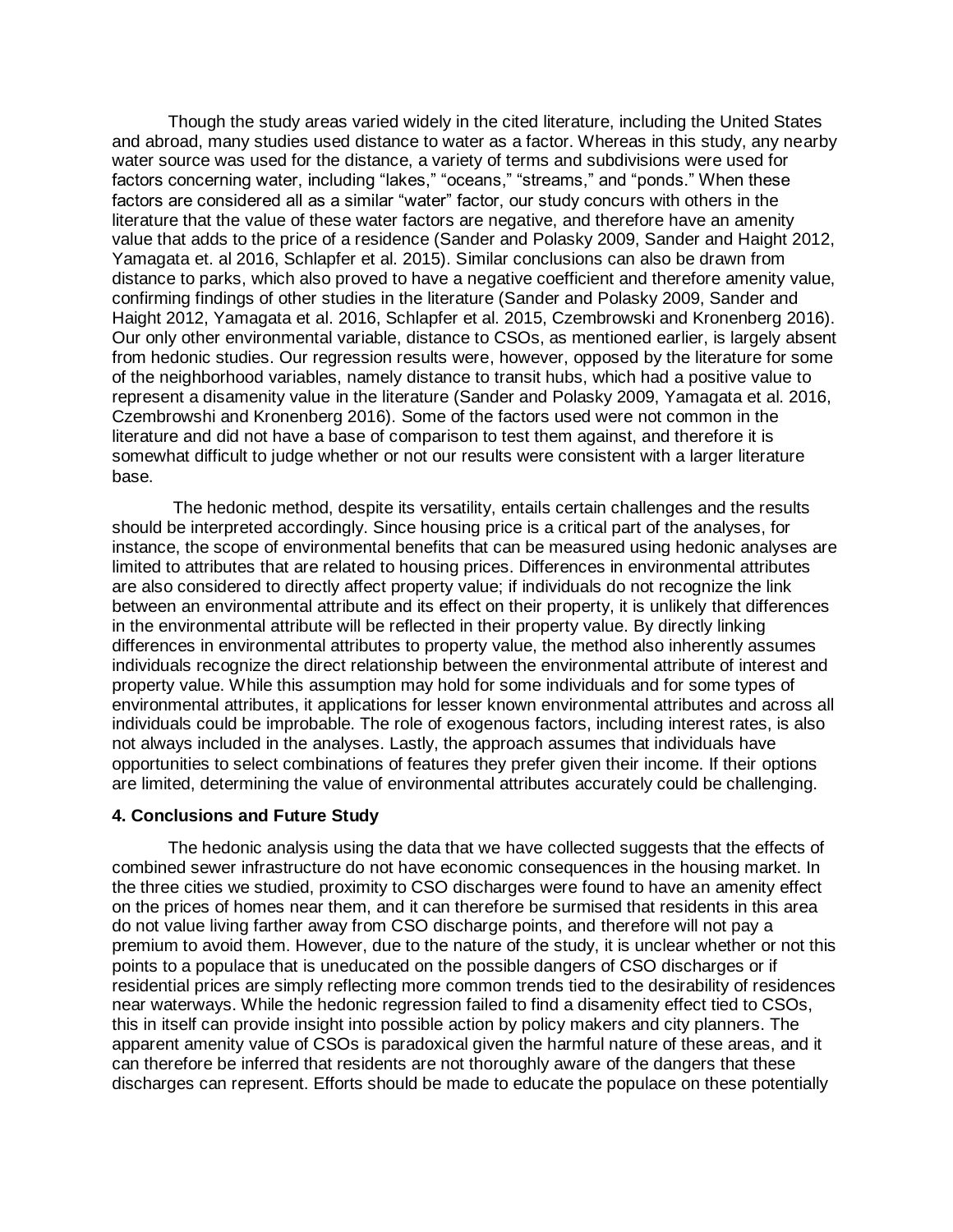harmful areas, both to inoculate residents against the dangers of these areas and to perhaps reveal more coherent links between CSOs and the economy.

While this study can potentially add some important socio-economic data to cost benefit analyses for the study areas and areas similar to them, the results are by no means comprehensive or indicative of all cities of their type. Future research could expand on this theme by including more factors in the hedonic analysis and analyzing different areas to provide a more robust base of research for cities looking to phase out their CSO infrastructures. Ideally, this study and future ones may be used to craft education and outreach tools to inform and protect the public.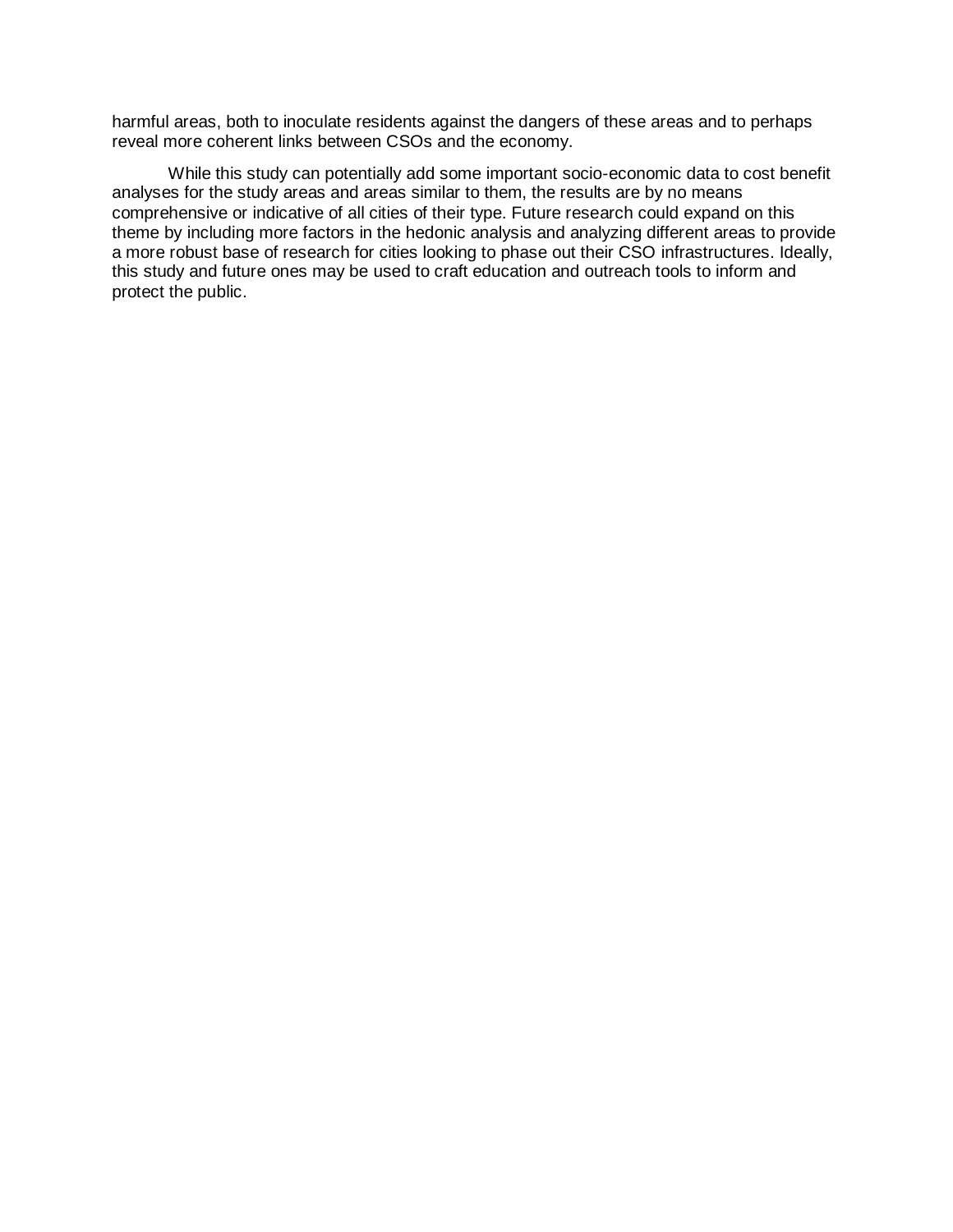## **References**

- Asami, Xiaolu Gao Yasushi. "The External Effects of Local Attributes on Living Environment in Detached Residential Blocks in Tokyo." *Urban Studies* 38.3 (2001): 487-505. *Academic Search Complete [EBSCO]*. Web. 9 June 2016.
- Ashford, Nicholas A. , and Charles Caldart. *ENVIRONMENTAL LAW, POLICY, AND ECONOMICS*. MIT PRESS, 2008.
- Auckland Regional Council. "Low Impact Design Versus Conventional Development." Aucklandcity.govt.nz. Auckland Regional Council, Dec. 2009. Web. 22 June 2016.
- Battelle**.** 2005. Lower Passaic River Restoration Project. Pathway analysis report. Contract no. DACW41-02-D-003. Battelle, Columbus, OH.
- Burrian, Steven J., et al. (1999). "The Historical Development of Wet-Weather Flow Management." EPA, National Risk Management Research Laboratory, Cincinnati, OH. Document No. EPA/600/JA-99/275.
- Casadio, A., M. Maglionico, A. Bolognesi, and S. Artina. "Toxicity and Pollutant Impact Analysis in an Urban River Due to Combined Sewer Overflows Loads." *Water Science & Technology* 61.1 (2010): 207. *Academic Search Complete [EBSCO]*. Web. 6 Dec. 2015.
- Cohen, Jeffrey P., Richard Field, Anthony N. Tafuri, and Michael A. Ports. "Cost Comparison of Conventional Gray Combined Sewer Overflow Control Infrastructure versus a Green/Gray Combination." *Journal of Irrigation and Drainage Engineering J. Irrig. Drain Eng.* 138.6 (2012): 534-40.*Academic Search Complete [EBSCO]*. Web. 6 Dec. 2015.
- Czembrowski, Piotr, and Jakub Kronenberg. "Hedonic Pricing and Different Urban Green Space Types and Sizes: Insights into the Discussion on Valuing Ecosystem Services." *Landscape and Urban Planning* 146 (2016): 11-19. *Academic Search Complete [EBSCO]*. Web. 9 June 2016.
- Donovan, E., K. Unice, J. D. Roberts, M. Harris, and B. Finley. "Risk of Gastrointestinal Disease Associated with Exposure to Pathogens in the Water of the Lower Passaic River." *Applied and Environmental Microbiology* 74.4 (2007): 994-1003. *Academic Search Complete [EBSCO]*. Web. 6 Dec. 2015.
- Econsult Solutions. *The Economic Impact of Green City, Clean Waters: The First Five Years*. Sustainable Business Network of Philadelphia, 2016, *The Economic Impact of Green City, Clean Waters: The First Five Years*,

www.sbnphiladelphia.org/images/uploads/Green%20City,%20Clean%20Waters-The%20First%20Five%20Years.pdf.

- Eshet, Tzipi, Mira G. Baron, Mordechai Shechter, and Ofira Ayalon. "Measuring Externalities of Waste Transfer Stations in Israel Using Hedonic Pricing." *Waste Management* 27.5 (2007): 614- 25. *Academic Search Complete [EBSCO]*. Web. 9 June 2016.
- Freeman, Albert Myrick, et al. *The Measurement of Environmental and Resource Values: Theory and Methods*. RFF Press, 2014.
- GIS Parcel Mapping Standard, version 3. 1. (n.d.). Retrieved December 16, 2015, from http://njgin.nj.gov/NJParcelStandards/NJGISParcelMappingStandard.pdf
- Jagai, Jyotsna S., Quanlin Li, Shiliang Wang, Kyle P. Messier, Timothy J. Wade, and Elizabeth D. Hilborn. "Extreme Precipitation and Emergency Room Visits for Gastrointestinal Illness in Areas with and without Combined Sewer Systems: An Analysis of Massachusetts Data, 2003–2007." *Environ Health Perspect Environmental Health Perspectives* (2015): n. pag. *Academic Search Elite [EBSCO]*. Web. 6 Dec. 2015.
- Jayasooriya, V. M., and A. Ng, W. M. 2014. Tools for Modeling of Stormwater Management and Economics of Green Infrastructure Practices: a Review. Water, Air, & Soil Pollution 225 (8): 1- 20.

Keeley, M., Koburger, A., Dolowitz, D. P., Medearis, D., Nickel, D., and Shuster, W. 2013.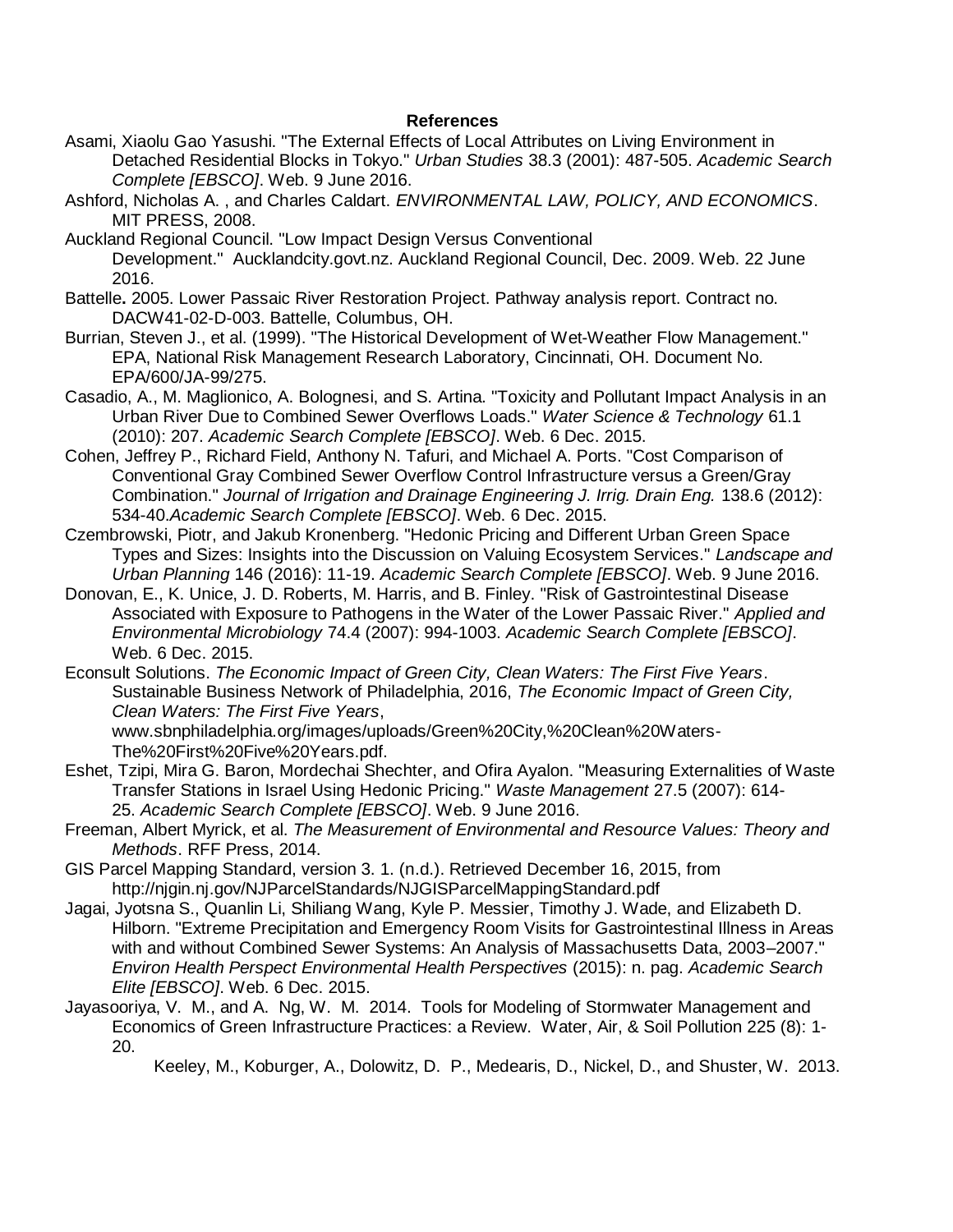- Łowicki, Damian, and Sylwia Piotrowska. "Monetary Valuation of Road Noise. Residential Property Prices as an Indicator of the Acoustic Climate Quality." *Ecological Indicators* 52 (2015): 472- 79. *Academic Search Complete [EBSCO]*. Web. 9 June 2016.
- Massachussetts EEA. "CSOs Frequently Asked Questions | MassDEP." Energy and Environmental Affairs. Massachussetts EEA, n.d. Web. 22 June 2016.
- "New Jersey Combined Sewer System Fact Sheet." *NJ Future*. NJ Future, n.d. Web. 6 Dec. 2015.
- NJDEP. "Transparent Combined Sewer Overflow." *NJDEP New Jersey Department of Environmental Protection, Division of Water Quality*, New Jersey Department of Environmental Protection, www.nj.gov/dep/dwq/cso.htm.
- NJ MOD-IV Manual. (2014). Retrieved December 16, 2015. <http://www.state.nj.us/treasury/taxation/pdf/lpt/modIVmanual.pdf>
- Panduro, Toke Emil, and Kathrine Lausted Veie. "Classification and Valuation of Urban Green Spaces—A Hedonic House Price Valuation."*Landscape and Urban Planning* 120 (2013): 119- 28. *Academic Search Complete [EBSCO]*. Web. 9 June 2016.
- Port Authority of New York and New Jersey. "About the Port." Port of New York and New Jersey. Port Authority of New York and New Jersey, n.d. Web. 29 Aug. 2016.
- Sander, Heather A., and Robert G. Haight. "Estimating the Economic Value of Cultural Ecosystem Services in an Urbanizing Area Using Hedonic Pricing." *Journal of Environmental Management* 113 (2012): 194-205. *Academic Search Complete [EBSCO]*. Web. 9 June 2016.
- Sander, Heather A., and Stephen Polasky. "The Value of Views and Open Space: Estimates from a Hedonic Pricing Model for Ramsey County, Minnesota, USA." *Land Use Policy* 26.3 (2009): 837-45. Web.
- Sandoval, S., A. Torres, E. Pawlowsky-Reusing, M. Riechel, and N. Caradot. "The Evaluation of Rainfall Influence on Combined Sewer Overflows Characteristics: The Berlin Case Study." *Water Science & Technology* 68.12 (2013): 2683. *Academic Search Complete [EBSCO]*. Web. 6 Dec. 2015.
- Scherer, G., McDonald, B., and Willner, A. 2007. Low Impact Development (LID) As a Solution to the CSO Problem In the NY-NJ Harbor Estuary (A Policy Briefing Paper)
- Schläpfer, Felix, Fabian Waltert, Lorena Segura, and Felix Kienast. "Valuation of Landscape Amenities: A Hedonic Pricing Analysis of Housing Rents in Urban, Suburban and Periurban Switzerland." *Landscape and Urban Planning* 141 (2015): 24-40. *Academic Search Complete [EBSCO]*. Web. 9 June 2016.
- Schroeder, K., M. Riechel, A. Matzinger, P. Rouault, H. Sonnenberg, E. Pawlowsky-Reusing, and R. Gnirss. "Evaluation of Effectiveness of Combined Sewer Overflow Control Measures by Operational Data." *Water Science & Technology* 63.2 (2011): 325. *Academic Search Complete [EBSCO]*. Web. 6 Dec. 2015.
- Shibata, T., K. Kojima, S. A. Lee, and H. Furumai. "Model Evaluation of Faecal Contamination in Coastal Areas Affected by Urban Rivers Receiving Combined Sewer Overflows." *Water Science & Technology* 70.3 (2014): 430. *Academic Search Complete [EBSCO]*. Web. 6 Dec. 2015.
- Sousa, Maria R. C. De, Franco A. Montalto, and Sabrina Spatari. "Using Life Cycle Assessment to Evaluate Green and Grey Combined Sewer Overflow Control Strategies." *Journal of Industrial Ecology* 16.6 (2012): 901-13. *Academic Search Complete [EBSCO]*. Web. 6 Dec. 2015.
- Tsihrintzis, V. A., and Hamid, R. 1997. Modeling and management of urban stormwater runoff quality: a review. Water Resources Management, 11(2):136-16
- Top 30 Highest Murder Rate Cities in the U.S. 2015. (n.d.). Retrieved December 16, 2015, from <http://www.neighborhoodscout.com/top-lists/highest-murder-rate-cities/>
- US Census Bureau. QuickFacts from the US Census Bureau. (n.d.). Retrieved March 16, 2016, from http://quickfacts.census.gov/qfd/states/34/3451000.html
- USEPA. "Green Infrastructure in New Jersey." Green Infrastructure in New Jersey. USEPA, Feb. 2016. Web. 22 June 2016.